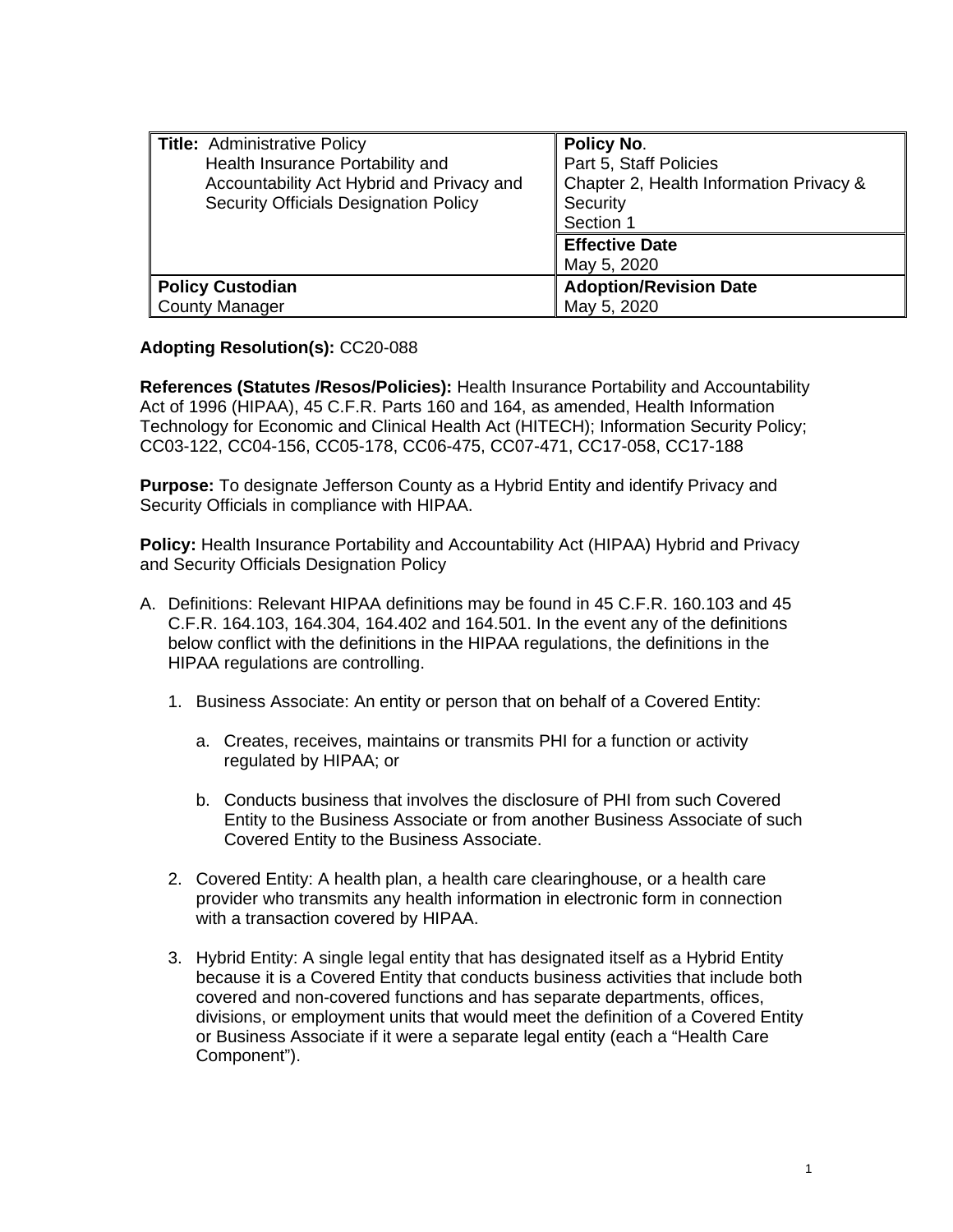- 4. Protected Health Information (PHI): PHI is individually identifiable health information that relates to the individual's past, present, or future physical or mental health, provision of health care, or payment for the provision of health care.
- B. Designation
	- 1. Jefferson County is hereby designated a Hybrid Entity under HIPAA.
	- 2. The Health Care Components of the county under HIPAA include:
		- a. The following programs administered by the Human Resources Department: Programs offered to county employees as self-insured plans.
		- b. The following programs administered by the Human Services Department:
			- 1) Community Assistance Division, all program areas
			- 2) Children, Youth and Family Services Division's Child Protection & Foster Care program area
		- c. Jefferson County Public Health
- C. Implementation and Enforcement Authority
	- 1. Because Jefferson County is a single legal entity, there is one Designated Privacy Official and one Designated Security Official. The County's Health Care Components may assign other individuals to develop, implement, train, and enforce HIPAA procedures and guidelines.
	- 2. Privacy
		- a. The Compliance Manager in the Safety & Compliance Division is the county's Designated Privacy Official under HIPAA and shall have the authority for establishing, implementing, and enforcing the overall county requirements of HIPAA. In the event there is a vacancy in the position of Compliance Manager, the Deputy County Manager may designate and name a county employee to serve as the HIPAA Designated Privacy Official in a procedure that implements this policy.
		- b. The Human Services Department Director, Human Resources Department Director, and Public Health Executive Director or their respective designees shall be responsible for the development, implementation, training, and enforcement of procedures and guidelines necessary for their respective county Health Care Component to comply with HIPAA and the overall requirements of the Designated Privacy Official.
	- 3. Security
		- a. The Chief Information Security Official (CISO) as defined in the Information Security Policy shall serve as the Designated Security Official under Part 164,